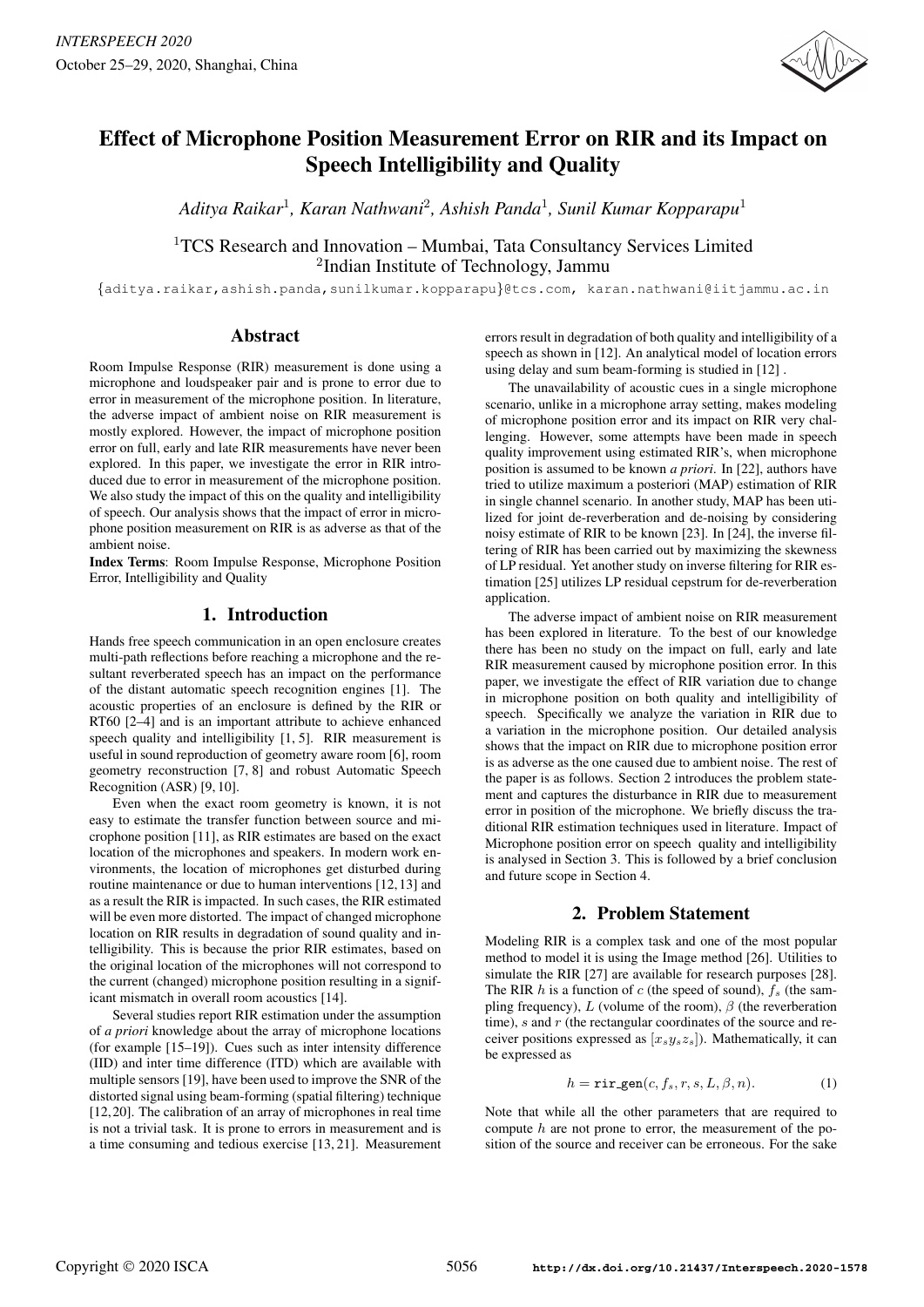of ease let us assume that there is an error  $\epsilon = [\epsilon_x, \epsilon_y, \epsilon_z]$  (introduced because of maintenance of the panel on which the microphone is mounted) in the measurement of the position of the microphone. So the erroneous location of the source is  $r_{\epsilon} = [x_r + \epsilon_x, y_r + \epsilon_y, z_r + \epsilon_z].$  Subsequently there is an error introduced in the RIR, namely,

$$
h_{\epsilon} = \text{rir\_gen}(c, f_s, r_{\epsilon}, s, L, \beta, n) \tag{2}
$$

Clearly an error in microphone position  $\delta r = (r - r_{\epsilon})$  results in an error in RIR namely  $\delta h = h - h_{\epsilon}$ . The problem we try to address is if there is a relationship between  $\delta r$  and  $\delta h$ .

Let us assume that the microphone position error  $\delta r$  is Gaussian with mean  $\mu$  and variance  $\sigma^2$ , namely,  $\mathcal{G}(\mu, \sigma^2)$ . Note that typically sensor position error have a Gaussian distribution (see [29]). Does  $\delta h$  have any distribution? To understand the effect of the error made in measuring the receiver (microphone) location  $(r = [x_r, y_r, z_r])$  on the RIR  $(h)$ , we simulated the microphone position error ( $\epsilon_x$ ,  $\epsilon_y$ ,  $\epsilon_z$ ) and computed the RIR as shown in Algorithm 1. Figure 1 shows the distribution of the microphone position error for  $\sigma^2 = 0.1, 0.5$ , and 1. The dis-



Figure 1: *Microphone position error* ( $\epsilon_x$ ,  $\epsilon_y$ ,  $\epsilon_z$ ) for  $\sigma^2$  = 0.1, 0.5, 1*.*

| Algorithm 1: Effect of microphone position error on<br>RIR.                                                                                                 |                                                                                                                                                                                                                                       |  |  |  |  |  |  |
|-------------------------------------------------------------------------------------------------------------------------------------------------------------|---------------------------------------------------------------------------------------------------------------------------------------------------------------------------------------------------------------------------------------|--|--|--|--|--|--|
| <b>Input</b> : $r = [x_r, y_r, z_r], c, f_s, s, L, \beta, n, \text{rir-gen}(),$<br>$\sigma^2$ , $\mathcal{G}(0,\sigma^2)$<br><b>Output:</b> $D_1$ and $D_2$ |                                                                                                                                                                                                                                       |  |  |  |  |  |  |
| 1 for <i>iter</i> = 1 to N do                                                                                                                               |                                                                                                                                                                                                                                       |  |  |  |  |  |  |
| $\overline{c}$                                                                                                                                              | Generate $\epsilon_x, \epsilon_y, \epsilon_z$ from $\mathcal{G}(0, \sigma^2)$                                                                                                                                                         |  |  |  |  |  |  |
| 3                                                                                                                                                           | Construct $r_{\epsilon} = [x_r + \epsilon_x, y_r + \epsilon_y, z_r + \epsilon_z].$                                                                                                                                                    |  |  |  |  |  |  |
| $\overline{\mathbf{4}}$<br>5<br>6<br>7                                                                                                                      | Compute $h = \text{rir\_gen}(c, f_s, r, s, L, \beta, n)$<br>Compute $h_{\epsilon} = \text{rir\_gen}(c, f_s, r_{\epsilon}, s, L, \beta, n)$<br>Find $D_1 =$ EUCLIDEAN $(h, h_{\epsilon})$<br>Find $D_2 = \text{CosINE}(h, h_\epsilon)$ |  |  |  |  |  |  |
| end<br>8                                                                                                                                                    |                                                                                                                                                                                                                                       |  |  |  |  |  |  |
| <b>9 Procedure</b> EUCLIDEAN $(x, y)$                                                                                                                       |                                                                                                                                                                                                                                       |  |  |  |  |  |  |
| 10 return $\left(\sum_{i=1}^n (x_i - y_i)^2\right)$                                                                                                         |                                                                                                                                                                                                                                       |  |  |  |  |  |  |
| 11 <b>procedure</b> COSINE $(x, y)$                                                                                                                         |                                                                                                                                                                                                                                       |  |  |  |  |  |  |
| 12 return $\left(\frac{x \cdot y}{\ x\  \ y\ }\right)$                                                                                                      |                                                                                                                                                                                                                                       |  |  |  |  |  |  |
|                                                                                                                                                             |                                                                                                                                                                                                                                       |  |  |  |  |  |  |



Figure 2: *RIR error*  $D_1$  *(top) and*  $D_2$  *(bottom) for measurement errors*  $\sigma^2 = 0.1, 0.5, 1$ .

tribution of the error in the RIR is shown in Figure 2 for both Euclidean distance  $(D_1)$  and Cosine distance  $(D_2)$ . As can be seen the errors in both  $D_1$  and  $D_2$  show a distribution that is Gaussian  $(\mathcal{G}(\cdot, .))$ . Note that the microphone position error has a mean ( $\mu = 0$ ) however this results in a RIR error that has a non-zero mean.

### 2.1. Signal Model

Room Impulse Response (RIR) can be estimated by transmitting a signal  $x$  from the loudspeaker and measuring the signal received at the microphone .There are some prior assumptions before defining the signal model. First, we assume that the initial  $K$  samples of RIR are the reasonable approximation of the whole RIR and second, that the signal x has unit variance. Let x be an  $N \times 1$  training signal vector and y be the signal recorded at the microphone. The signal  $y$  can be modeled as (not considering the additive noise):

$$
y(t) = h(t) \circledast x(t) \tag{3}
$$

where  $y(t)$  is the signal recorded at the microphone,  $h(t)$  is the RIR and  $x(t)$  is the transmitted signal. For RIR measurement, the closed microphone signal  $x$  is modeled as time shifted Toeplitz circular convolution matrix [30]. Signal recorded at microphone y now can be modeled as

$$
y = Xh + a \tag{4}
$$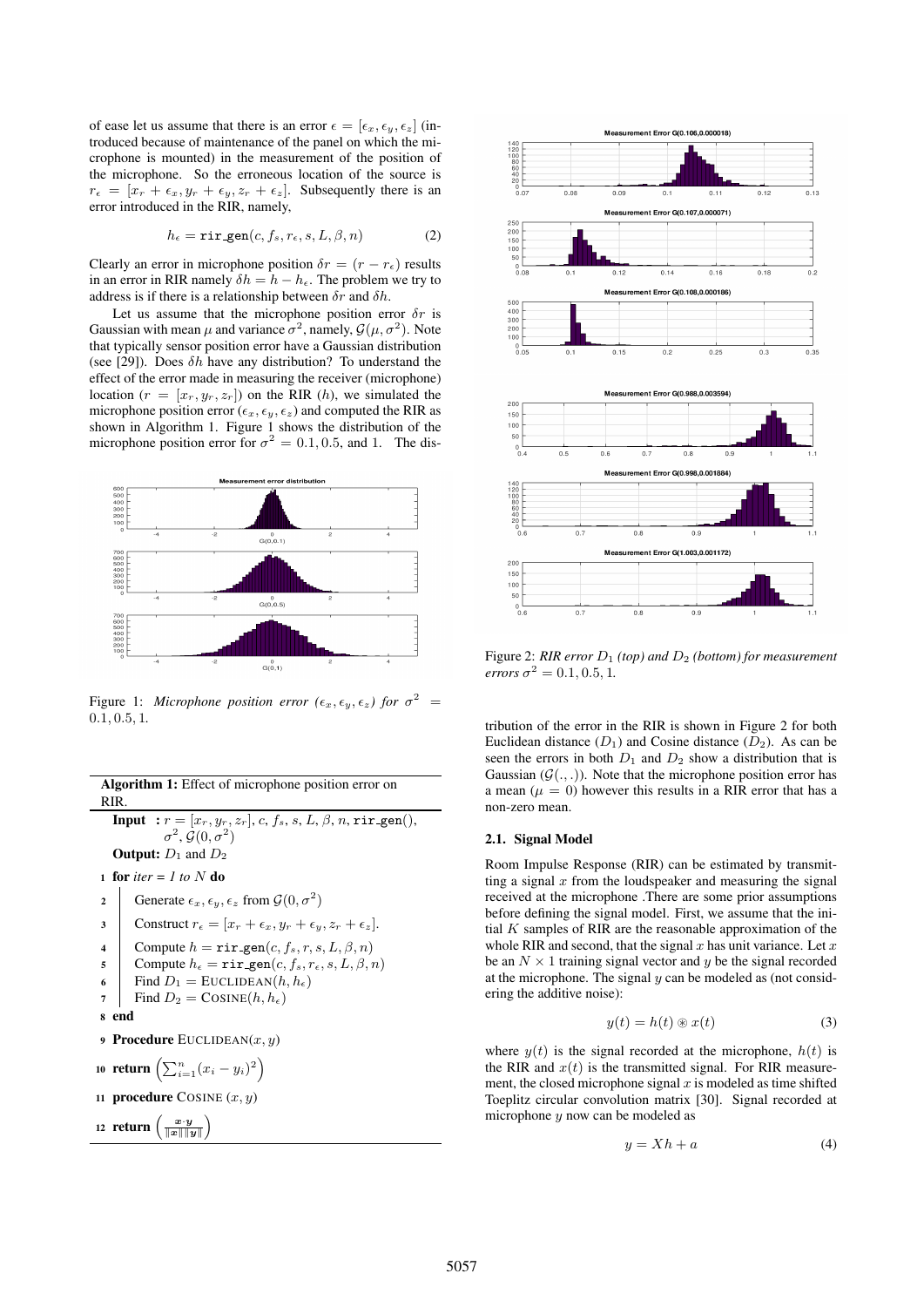where, X is a  $N \times K$  matrix comprised of K shifted versions of x, h is the room impulse response vector of size  $K \times 1$  and a is  $K \times 1$  vector of additive ambient noise and is assumed to be independent to  $x$ .

### 2.2. Traditional RIR Measurement

Traditional way of estimating RIR [31] is by correlating the white training sequence  $x$  with the recorded speech  $y$ , as

$$
\hat{h} = X^T y \tag{5}
$$

After substituting the value of  $y$  from (4) into (5) we get

$$
\hat{h} = X^T (Xh + a) = (X^T X)h + X^T a \tag{6}
$$

Taking expectations on both sides of (6), we get

$$
E\{\hat{h}\} = R_{xx}h + r_{xa} \tag{7}
$$

where  $R_{xx}$  is the K-lag auto-correlation matrix  $(E{X^T X})$ and  $r_{xa}$  is the K-lag cross-correlation vector  $(E{X^T}a)$ ). If signal sequence x is white then  $R_{xx}$  is I. Since noise a is assumed to be uncorrelated with x,  $r_{xa}$  will be 0.  $X^T y$  is the unbiased estimate of  $h$ , increasing the length of signal  $x(t)$ , namely  $N \to \infty$ , improves the estimates of RIR (h). For finite signal sequence  $x$ , (7) can be approximated as:

$$
\hat{h} = h + (X^T X - I)h + X^T a \tag{8}
$$

As it can be observed that the predicted room impulse response (8) consists of two error components. The first error component is due to finite sequence signal correlation matrix not converging to the Identity matrix. The second component is due to the correlation vector between the sequence signal and the ambient noise, which are assumed to be independent. The error can be compensated in three ways, firstly by increasing the length of  $x$ , secondly increase the power (amplitude) of the signal, and thirdly by using the Maximum Length Sequence algorithm [32] [33] [34], which decreases the diagonal error due to auto-correlation matrix  $R_{xx}$ .

Table 1: *Full, Early and Late RIR variation on SDR with respect to change in microphone position*

|      | <b>Full RIR</b> |        |          |          | Early Part RIR |          |          | Late Part RIR |          |  |
|------|-----------------|--------|----------|----------|----------------|----------|----------|---------------|----------|--|
|      | Min             | Max    | Mean     | Min      | Max            | Mean     | Min      | Max           | Mean     |  |
| 1cm  | 10.711          | 15.084 | 6.209    | 5.739    | 15.130         | 10.458   | 9.740    | 15.244        | 12.657   |  |
| 2cm  | 4.071           | 6.052  | 0.860    | 0.466    | 6.214          | 3.995    | 3.507    | 5.350         | 4.723    |  |
| 3cm  | 1.073           | 2.874  | $-1.242$ | $-1.558$ | 3.174          | 1.075    | 0.381    | 1.580         | 1.221    |  |
| 4cm  | $-0.022$        | 1.928  | $-1.785$ | $-2.025$ | 2.284          | $-0.001$ | $-0.821$ | 0.390         | 0.005    |  |
| 5cm  | $-0.245$        | 1.978  | $-2.059$ | $-2.231$ | 2.398          | $-0.022$ | $-1.015$ | 0.224         | $-0.191$ |  |
| 6cm  | $-0.312$        | 2.082  | $-2.223$ | $-2.426$ | 2.566          | $-0.296$ | $-0.959$ | 0.208         | $-0.204$ |  |
| 7cm  | $-0.512$        | 1.958  | $-2.289$ | $-2.492$ | 2.446          | $-0.505$ | $-1.197$ | 0.012         | $-0.345$ |  |
| 8cm  | $-0.708$        | 1.832  | $-2.307$ | $-2.499$ | 2.305          | $-0.715$ | $-1.331$ | $-0.075$      | $-0.460$ |  |
| 9cm  | $-0.772$        | 1.852  | $-2.291$ | $-2.482$ | 2.301          | $-0.799$ | $-1.097$ | 0.015         | $-0.405$ |  |
| 10cm | $-0.765$        | 1.923  | $-2.212$ | $-2.412$ | 2.381          | $-0.812$ | $-0.969$ | 0.064         | $-0.274$ |  |

# 3. Impact of microphone position error on speech intelligibility and quality

We investigate the impact of RIR due to change in the microphone position on speech intelligibility and quality. In general, RIR comprises of early (including direct path) and late reflection components [35]. Their negative impacts on speech intelligibility have been studied in [36]. The early reflection predominantly creates the coloration effect resulting in each phonemes to have smearing of energies. On the other hand, the late reflections causes the degradation in low frequency envelopes of the speech signal due to overlap masking effect [36]. These early and late reflections have a significant detrimental effect on the perception of consonants and vowels which in turn lead to poor speech intelligibility and quality. We investigate the impact of change in full, early and late RIR on the intelligibility and quality of speech.

To best of our knowledge,

- 1. While studies have focused on understanding the impact of ambient noise on RIR, the effect of the microphone position error on RIR has not been studied.
- 2. The quantum of error in RIR (including both early and late) due to microphone position error has not been studied.
- 3. Methods to adress microphone position error in order to automatically tune the RIR for the current position also have not been looked into.

The first two points have been analysed in the earlier sections in this paper. This acts as a basis to tackle the third problem.

### 3.1. Microphone Position Error Analysis

The RIR estimation in an ambient noise is an open research problem and is a challenging task in a single microphone scenario. In order to identify the differences in the RIR measurement error due to ambient noise and due to change in position of microphone, we set an analogy between these two scenarios. As seen in  $(4)$ , the signal received y can be modelled in the presence of ambient noise. Instead of ambient noise, if there is an error in measurement of microphone, then (4) can be modified as

$$
y' = Xh_{\epsilon}
$$
  
=  $X(h + \delta h)$   
=  $Xh + X\delta h$  (9)

Where  $y'$  and  $h_{\epsilon}$  are the recorded speech and erroneous RIR due to change in microphone position. The  $h$  is the RIR measured at the actual position of the microphone. As it can be observed from (9), there are two components, the actual signal captured at the microphone and the error term  $(X\delta h)$  introduced due to position error which is similar to the ambient noise  $a$  in (4). For the experimental analysis, we have simulated the room of dimensions 5m x 5m x 5m with source and microphone positions fixed at [3, 2 ,2] and [1, 2 , 2] respectively. The reverberation parameter  $RT_{60}$  is set to 0.3.

#### 3.2. Impact of RIR variation on Speech Quality

The impact of position error is analysed in Table 1 in terms of variation in Signal-to-Distortion Ratio (SDR):

$$
SDR = \sum_{i} \frac{(s[i])^2}{(s[i] - \hat{s}[i])^2}
$$
(10)

where, s is the reference signal and  $\hat{s}$  is the estimated signal. In Table 1, we consider the error distance between 1 cm to 10 cm. The error analysis shows that even with a small microphone position shift of 1 cm causes the SDR of 10.711 dB, which in analogy is equivalent to SNR of 10 dB (ambient noise). This kind of SNR in speech signal processing, specifically the performance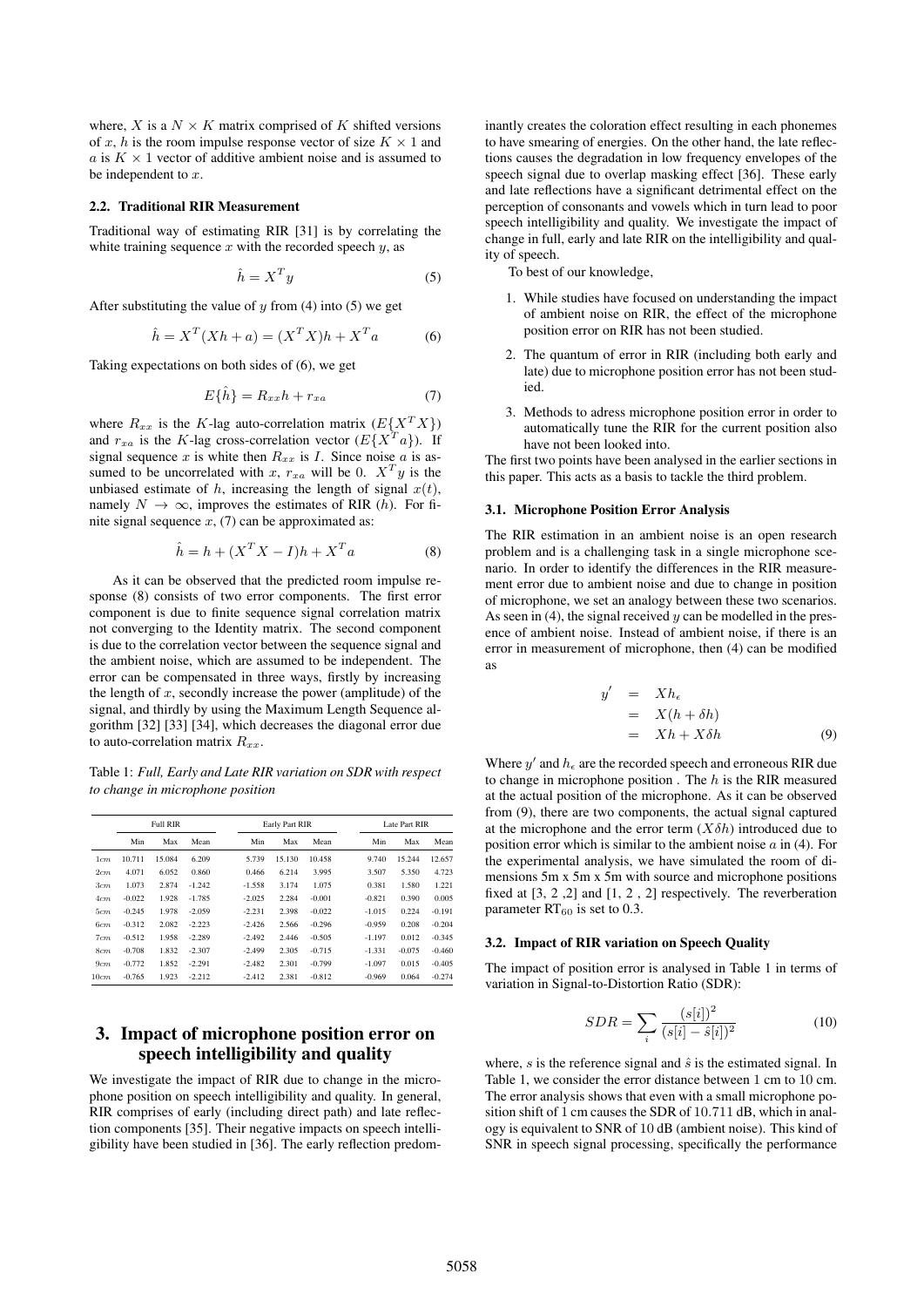

Figure 3: *SDR variation with different microphone positions.*



Figure 4: *NPM variation with different microphone positions.*

of automatic speech recognition degrades significantly for signals of 10 dB SNR. On an average, there is a loss of 5 dB, 6 dB and 8 dB in SDR for full, early and late RIR respectively, when microphone position is changed from 1 cm to 2 cm. Any increase in the microphone position, the loss in SDR increases gradually. Figure 3 gives the bounds of SDR or sensitivity of RIR upto 30 cm position displacement error. The key observation here is an abrupt decrease in the SDR upto 5 cm and then it remains constant for increase in measurement error. A displacement of, as little as 5 cm causes SDR to drop to  $-0.245$ dB.

Similarly, the normalized projection misalignment (NPM) scores were computed between the actual RIR and the estimated RIR at various error positions (see Figure 4). A similar trend of abrupt change upto 5 cm can be observed, indicating that even small errors in the microphone positions can introduce very high distortions. This in turn indicates that the quality of speech undergoes serious distortions with slight change in microphone position because of the change in RIR. However, the impact of early and late RIR variation on NPM is more or less similar to full RIR, hence not presented herein.

### 3.3. Impact of RIR on Speech Intelligibility

Speech Intelligibility maps to the amount of information that can be perceived by a listener. It is measured using short time objective intelligibility (STOI) [37] [38], which gives a score between 0 and 1 (higher the better). Figure 5 shows the varia-



Figure 5: *STOI variation with varying microphone positions.*

tion of STOI scores with different microphone positions, where the actual position is taken as reference. We can observe in Figure 5 that even a small shift in the position of the microphone there is a significant change in STOI and hence degradation in speech intelligibility is also significant. Similar observations related to early and late RIR effect on speech intelligibility are visible in Figure 5. However, the STOI for late RIR is most detrimental in comparison to other two. But STOI variation for late RIR, with change in microphone positions are not significant as compared to early and full RIR's.

### 4. Conclusions

In this paper, we showed that an error in measuring the position of the microphone can have a significant influence on the RIR. We further showed that if the measurement error has a Gaussian distribution, the error in RIR also showed a similar distribution with a shift in the mean. To bring the study into perspective, we showed that the RIR error due to ambient noise, which has been studied in the literature, is comparable to the error introduced by microphone position error. Our studies show that even in the absence of ambient noise, a position error in microphone, of 1 cm, introduces an error equivalent to ambient noise of 10 dB. This correspondence, in our opinion, has not been studied before. We showed that there is a drastic error found in SDR, Normalized Projection Misalignment (NPM) and short time objective intelligibility (STOI) scores, when there is a change in microphone position. This shows the impact of microphone position measurement error on both quality and intelligibility of speech.

With speech solutions taking center stage, speech recognition in the presence of degraded speech is getting prominence, we believe this will lead to dynamic computing of RIR especially in the presence of measurement error and ambient noise. A considerable amount of attention to computing RIR in the presence of microphone position measurement errors is to be expected in a near future with commercialization of smart speakers like Google Home, Alexa etc.

### 5. References

- [1] P. A. Naylor and N. D. Gaubitch, *Speech dereverberation*. Springer Science & Business Media, 2010.
- [2] M. R. Schroeder, "New method of measuring reverberation time," *The Journal of the Acoustical Society of America*, vol. 37, no. 6, pp. 1187–1188, 1965.